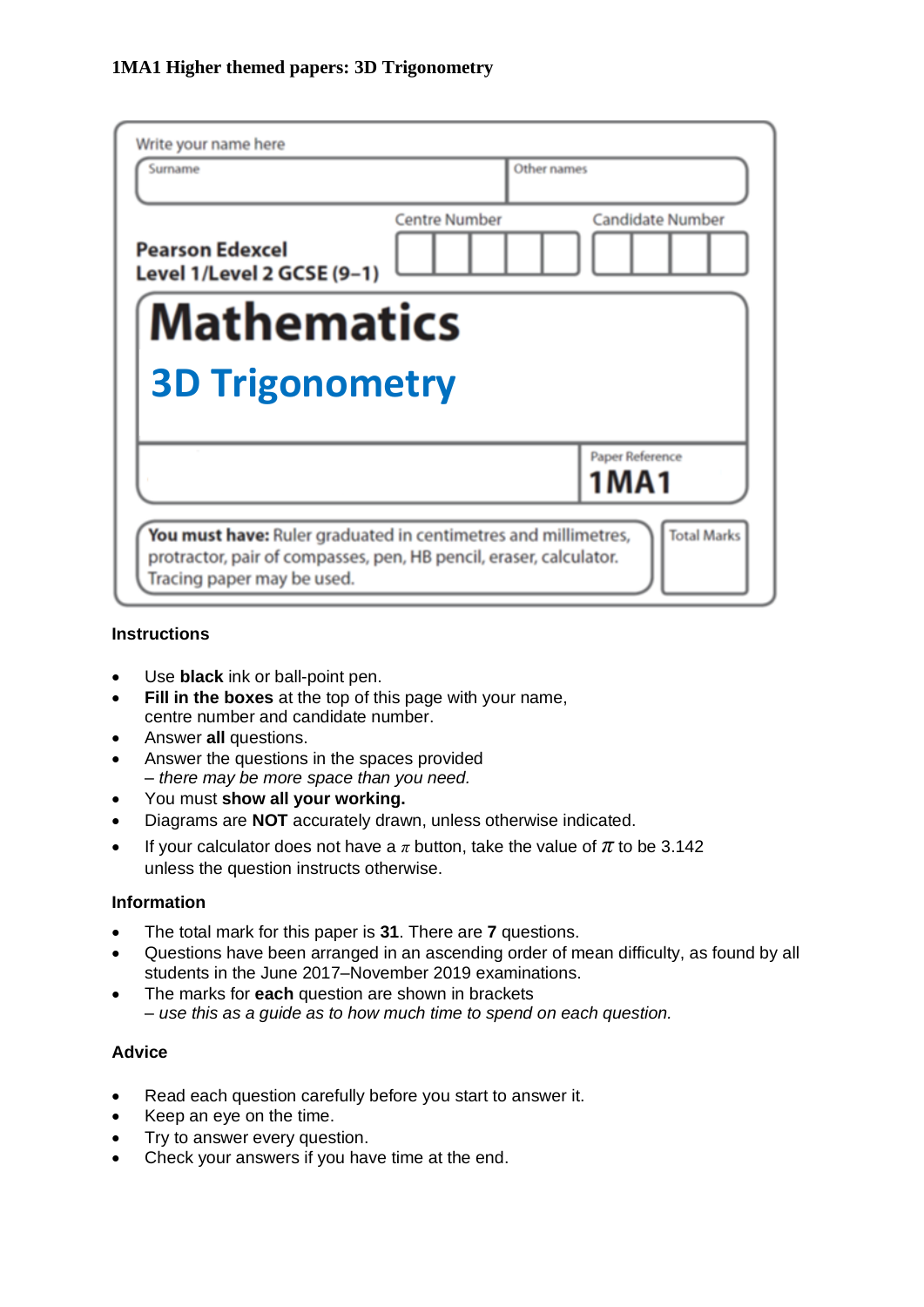**1** Here is a solid square-based pyramid, *VABCD*.



The base of the pyramid is a square of side 6 cm. The base of the pyramid is <sup>a</sup> square of side 6cm. The height of the pyramid is 4 cm. *M* is the midpoint of *BC* and  $VM = 5$  cm. The base of the pyramid is a squa

(*a*) Draw an accurate front elevation of the pyramid from the direction of the arrow. (a) Draw an accurate front elevation of the pyramid from the direction of the arrow. (a) Draw an accurate front elevation of the pyramid from the direction of the arrow.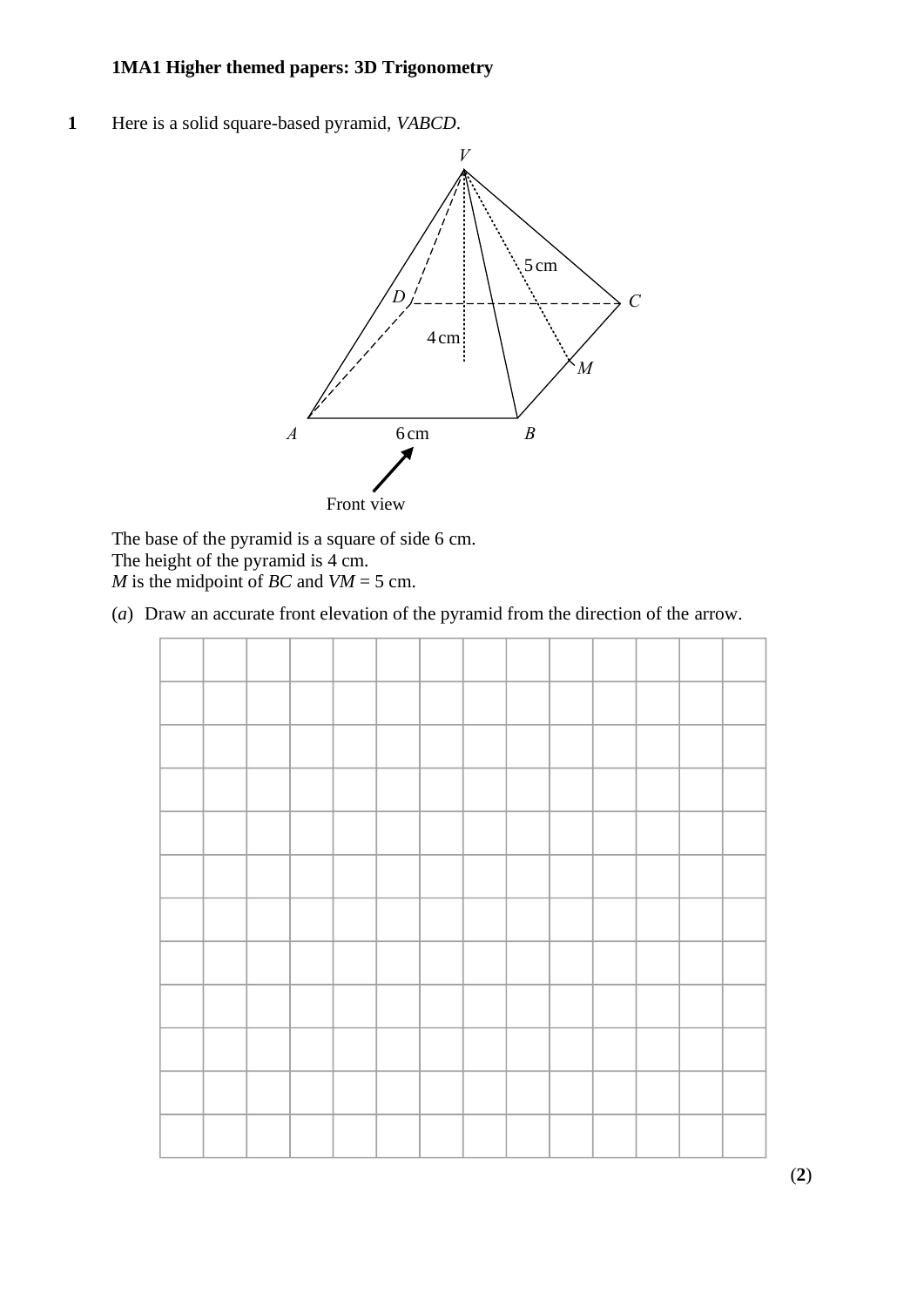(*b*) Work out the total surface area of the pyramid.

....................................................... (**4**)

(**Total for Question 1 is 6 marks**)

**\_\_\_\_\_\_\_\_\_\_\_\_\_\_\_\_\_\_\_\_\_\_\_\_\_\_\_\_\_\_\_\_\_\_\_\_\_\_\_\_\_\_\_\_\_\_\_\_\_\_\_\_\_\_\_\_\_\_\_\_\_\_\_\_\_\_\_\_\_\_\_\_\_\_\_**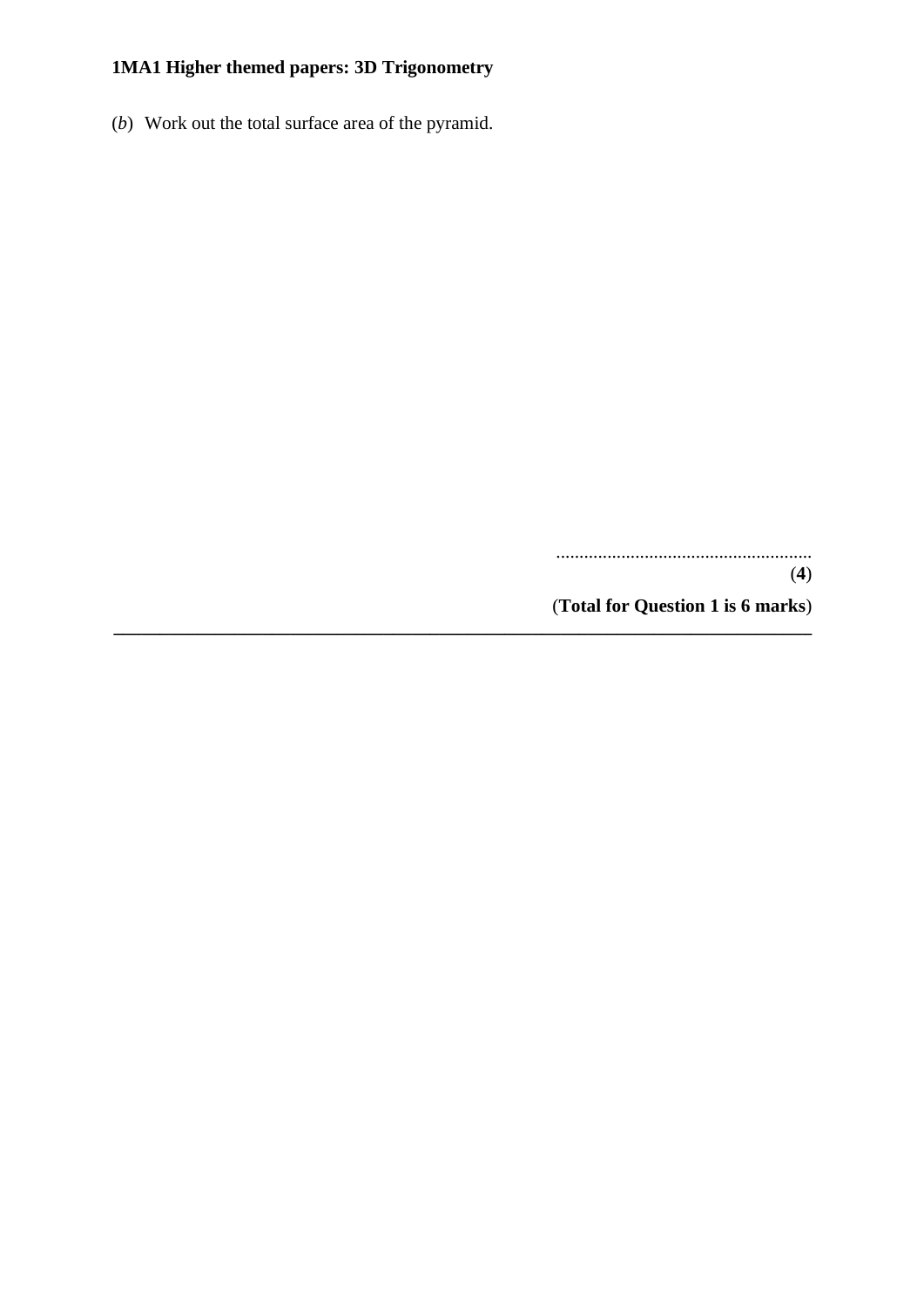# **2** *ABCDEFGH* is a cuboid. **18** *ABCDEFGH* is <sup>a</sup> cuboid.



**\_\_\_\_\_\_\_\_\_\_\_\_\_\_\_\_\_\_\_\_\_\_\_\_\_\_\_\_\_\_\_\_\_\_\_\_\_\_\_\_\_\_\_\_\_\_\_\_\_\_\_\_\_\_\_\_\_\_\_\_\_\_\_\_\_\_\_\_\_\_\_\_\_\_\_**

## $AB = 7.3$  cm  $CH = 8.1 \text{ cm}$ Angle  $BCA = 48^\circ$

Find the size of the angle between *AH* and the plane *ABCD*. Give your answer correct to 1 decimal place. Give your answer correct to 1 decimal place.

..................................................... °

(**Total for Question 2 is 4 marks**)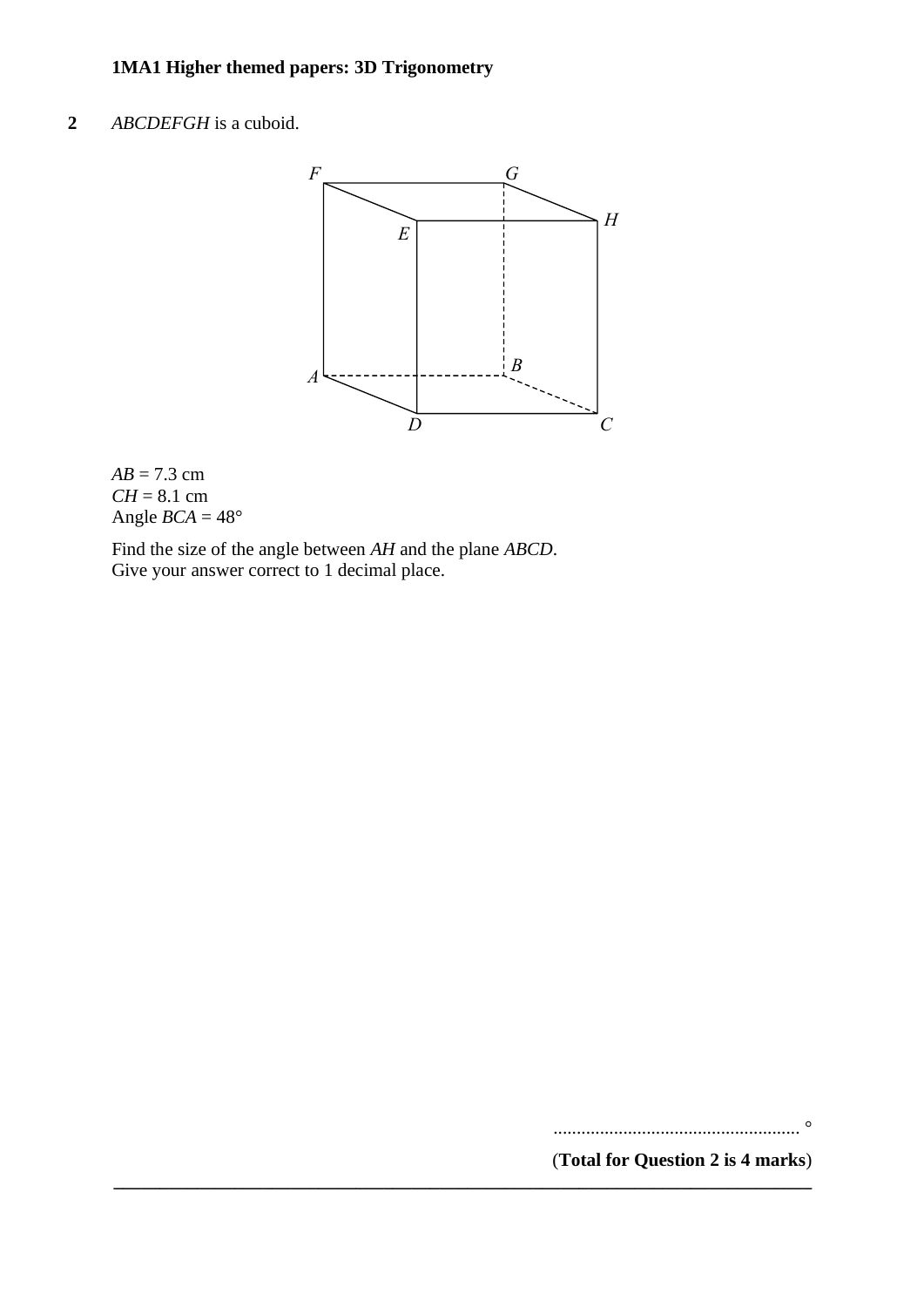**3** The diagram shows a triangular prism.



The base, *ABCD*, of the prism is a square of side length 15 cm. Angle *ABE* and angle *CBE* are right angles. Angle  $EAB = 35^\circ$ 

*M* is the point on *DA* such that

$$
DM: MA = 2:3
$$

**\_\_\_\_\_\_\_\_\_\_\_\_\_\_\_\_\_\_\_\_\_\_\_\_\_\_\_\_\_\_\_\_\_\_\_\_\_\_\_\_\_\_\_\_\_\_\_\_\_\_\_\_\_\_\_\_\_\_\_\_\_\_\_\_\_\_\_\_\_\_\_\_\_\_\_**

Calculate the size of the angle between *EM* and the base of the prism. Give your answer correct to 1 decimal place.

....................................................... °

**(Total for Question 3 is 4 marks)**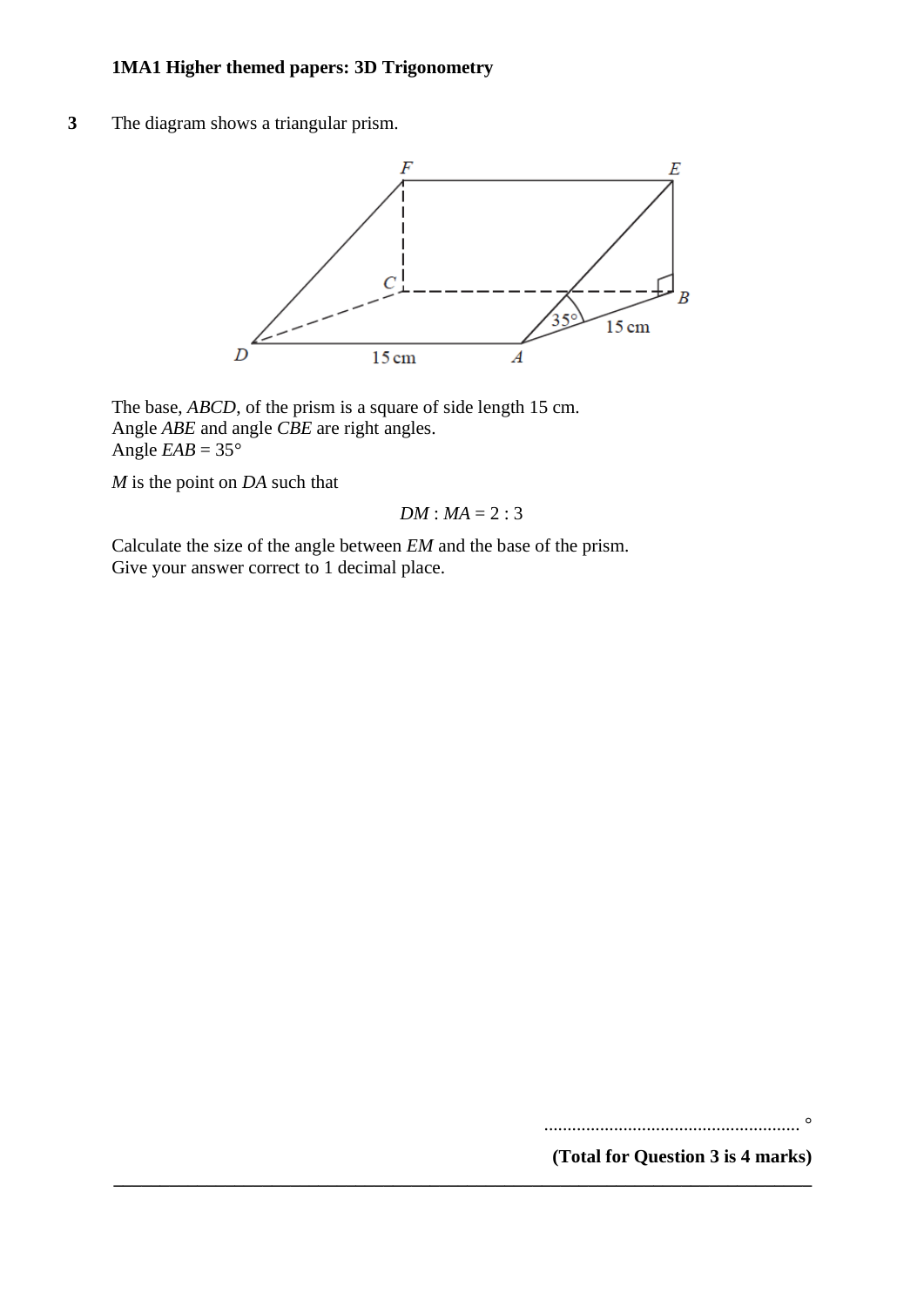**4** The diagram shows a metal rod, *AB*, resting inside a cylindrical tin.



**\_\_\_\_\_\_\_\_\_\_\_\_\_\_\_\_\_\_\_\_\_\_\_\_\_\_\_\_\_\_\_\_\_\_\_\_\_\_\_\_\_\_\_\_\_\_\_\_\_\_\_\_\_\_\_\_\_\_\_\_\_\_\_\_\_\_\_\_\_\_\_\_\_\_\_**

The tin is on a horizontal table. The tin is on <sup>a</sup> horizontal table. *AC* is a diameter of the base of the tin. *AC* is <sup>a</sup> diameter of the base of the tin. *B* is on the top edge of the tin. *B* is on the top edge of the tin. *BC* is vertical. *BC* is vertical.

The radius of the base of the tin is 5 cm. The radius of the base of the tin is 5 cm. The volume of the tin is  $1178 \text{ cm}^3$ .

Find the angle between the rod and the base of the tin. Give your answer correct to the nearest degree. Give your answer correct to the nearest degree.

.......................................................° .......................................................

**(Total for Question 4 is 4 marks) (Total for Question 12 is 4 marks)**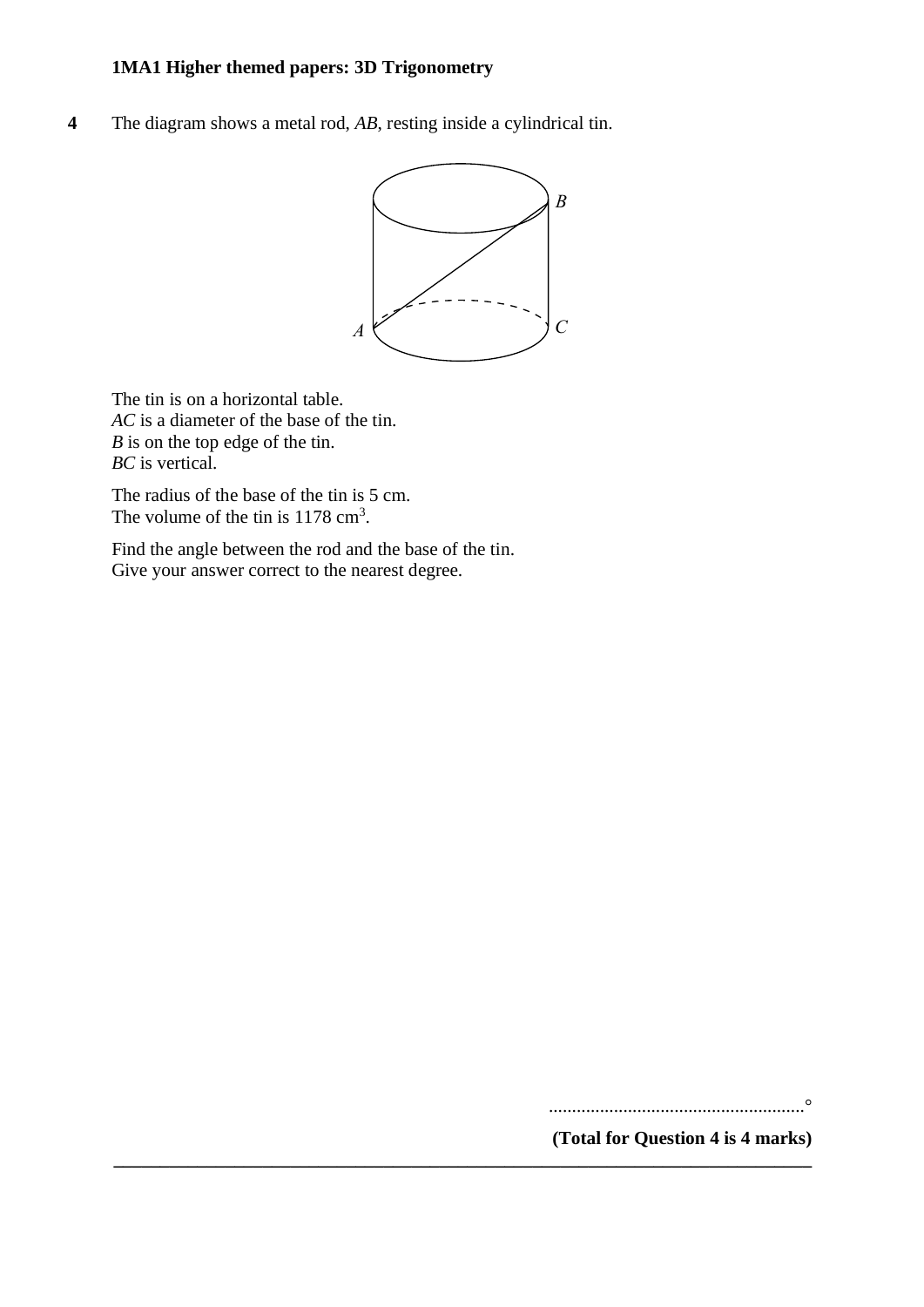# **5** *ABCDEFGH* is a cuboid.



**\_\_\_\_\_\_\_\_\_\_\_\_\_\_\_\_\_\_\_\_\_\_\_\_\_\_\_\_\_\_\_\_\_\_\_\_\_\_\_\_\_\_\_\_\_\_\_\_\_\_\_\_\_\_\_\_\_\_\_\_\_\_\_\_\_\_\_\_\_\_\_\_\_\_\_**

Angle  $EDH = 64^{\circ}$ Angle  $ACD = 28^\circ$  $EH = 15$  cm

Work out the size of angle *AHD*. Give your answer correct to 1 decimal place.

> ....................................................... ° **(Total for Question 5 is 4 marks)**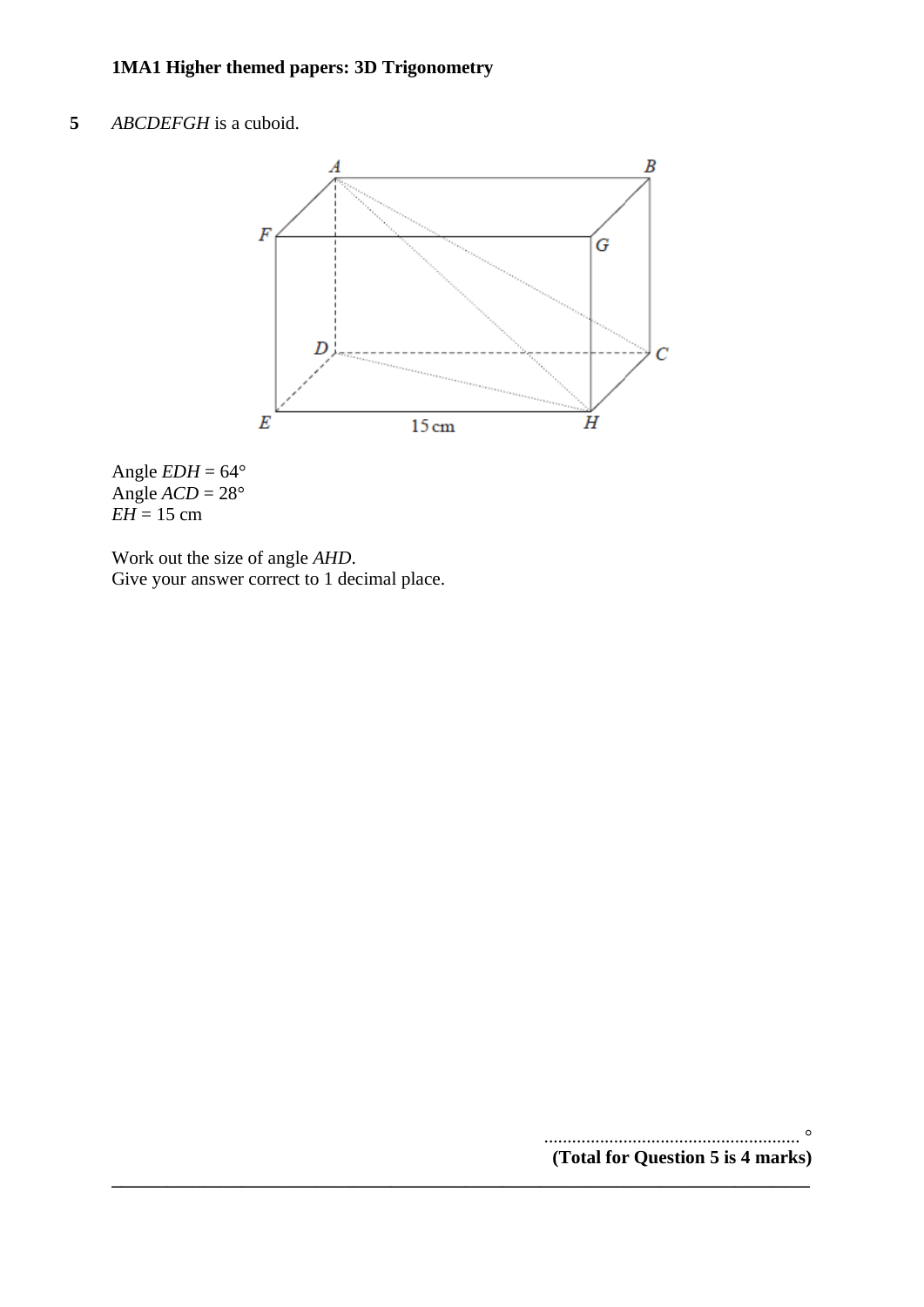**6** Here is a pyramid with a square base *ABCD*. **12** Here is <sup>a</sup> pyramid with <sup>a</sup> square base *ABCD*.



**\_\_\_\_\_\_\_\_\_\_\_\_\_\_\_\_\_\_\_\_\_\_\_\_\_\_\_\_\_\_\_\_\_\_\_\_\_\_\_\_\_\_\_\_\_\_\_\_\_\_\_\_\_\_\_\_\_\_\_\_\_\_\_\_\_\_\_\_\_\_\_\_\_\_**

#### $AB = 5$  m

The vertex *T* is 12 m vertically above the midpoint of *AC*. The vertex *T* is 12m vertically above the midpoint of *AC*. Calculate the size of angle *TAC*. Calculate the size of angle *TAC*.

.......................................................°

**(Total for Question 6 is 4 marks)**